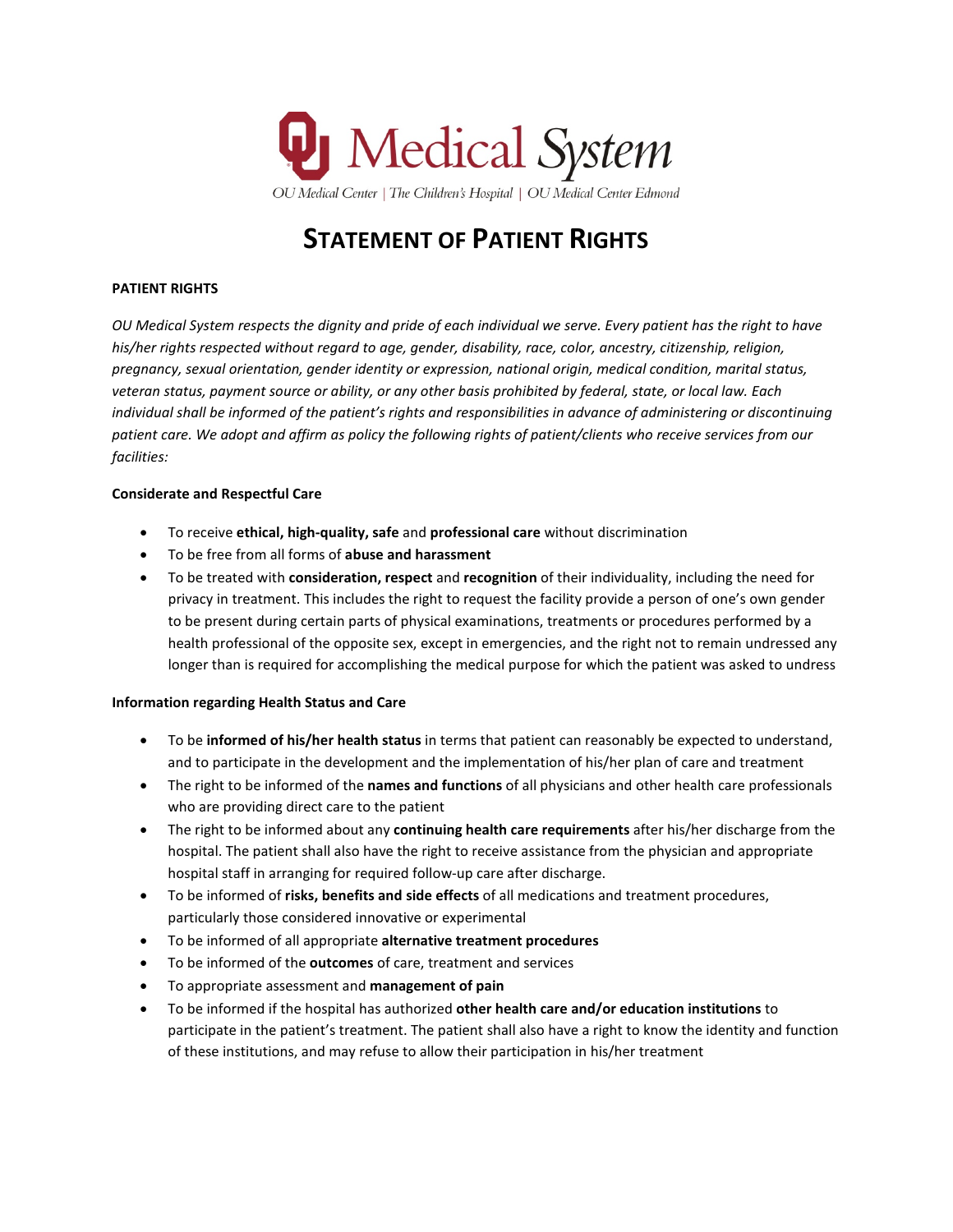#### **Decision Making and Notification**

- To choose a person to be his/her **healthcare representative and/or decision maker**. The patient may also exercise his/her right to exclude any family members from participating in his/her healthcare decisions.
- To have a family member, chosen representative and/or his or her own physician notified promptly of **admission** to the hospital
- To **request or refuse treatment**. This right must not be construed as a mechanism to demand the provision of treatment or services deemed medically unnecessary or inappropriate
- To be included in **experimental research** only when he or she gives informed, written consent to such participation. The patient may refuse to participate in experimental research, including the investigations of new drugs and medical devices
- To formulate **advance directives** and have hospital staff and practitioners who provide care in the hospital comply with these directives
- To **leave the** healthcare facility against your physician's advice to the extent permitted by law

#### **Access to Services**

- To receive, as soon as possible, the services of a **translator and/or interpreter**, **telecommunications devices,** and any other necessary services or devices to facilitate communication between the patient and the hospitals' health care personnel
- To bring a service animal into the facility, except where service animals are specifically prohibited pursuant to facility policy (e.g., operating rooms, patient units where a patient is immunosuppressed or in isolation)
- To **pastoral counseling** and to take part in **religious and/or social activities** while in the hospital, unless your doctor thinks these activities are not medically advised
- To **safe, secure and sanitary accommodation** and a nourishing, well balanced and varied diet
- To access people outside the facility by means of verbal and written **communication**
- To have **accessibility** to facility buildings and grounds. [Insert facility name] recognizes the Americans with Disabilities Act, a wide-ranging piece of legislation intended to make American society more accessible to people with disabilities. The policy is available upon request
- To a prompt and reasonable **response to questions and requests** for service

#### **Access to Medical Records**

- To have his/her **medical records**, including all computerized medical information, kept confidential and to access information within a reasonable time frame. The patient may decide who may receive copies of the records except as required by law
- Upon leaving the healthcare facility, patients have the right to obtain **copies** of their medical records

### **Ethical Decisions**

• To participate in **ethical decisions** that may arise in the course of care including issues of conflict resolution, withholding resuscitative services, foregoing or withdrawal of life sustaining treatment, and participation in investigational studies or clinical trials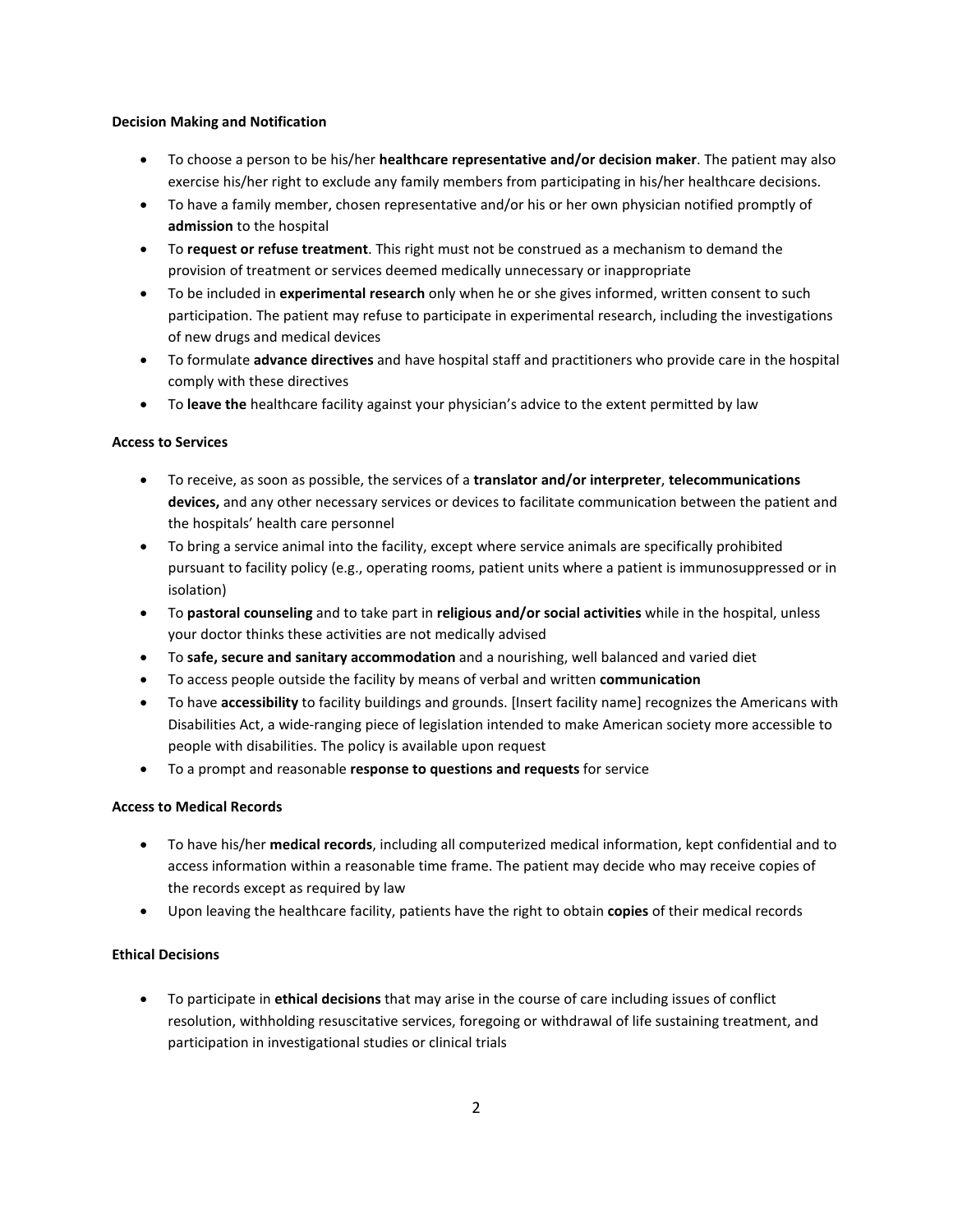• If the healthcare facility or its team decides that the patient's refusal of treatment prevents him/her from receiving appropriate care according to ethical and professional standards, the **relationship with the patient** may be terminated

## **Protective Services**

- To access **protective and advocacy services**
- To be **free from restraints** of any form that are not medically necessary or are used as a means of coercion, discipline, convenience, or retaliation by staff
- The patient who receives treatment for **mental illness or developmental disability**, in addition to the rights listed herein, has the rights provided by any applicable state law
- To all **legal and civil rights** as a citizen unless otherwise prescribed by law
- To have upon request an impartial review of **hazardous treatments** or irreversible surgical treatments prior to implementation except in emergency procedures necessary to preserve your life
- To an impartial review of alleged **violations of patient rights**
- To expect **emergency procedures** to be carried out without unnecessary delay
- To give **consent** to a procedure or treatment and to access the information necessary to provide such consent
- To not be required to perform **work for the facility** unless the work is part of the patient's treatment and is done by choice of the patient
- To file a complaint with the Department of Health or other quality improvement, accreditation or other certifying bodies if he /she has a concern about **patient abuse**, neglect, about misappropriation of a patient's property in the facility or other unresolved complaint, patient safety or quality concern

#### **Payment and Administration**

- To examine and receive an explanation of the patient's **healthcare facility's bill** regardless of source of payment, and may receive upon request, information relating to the availability of known financial resources
- A patient who is eligible for **Medicare** has the right to know, upon request and in advance of treatment, whether the health care provider or health care facility accepts the Medicare assignment rate
- To receive, upon request, prior to treatment, a reasonable **estimate of charges** for medical care
- To be informed in writing about the **facility policies and procedures** for initiation, review and resolution of patient complaints, including the address and telephone number of where complaints may be filed

# **Additional Patient Rights**

- Except in emergencies, the patient may be **transferred to another facility** only with a full explanation of the reason for transfer, provisions for continuing care and acceptance by the receiving institution
- To initiate their own contact with the **media**
- To get the **opinion of another physician**, including specialists, at the request and expense of the patient
- To wear appropriate personal clothing and **religious or other symbolic items**, as long a s they do not interfere with diagnostic procedures or treatment